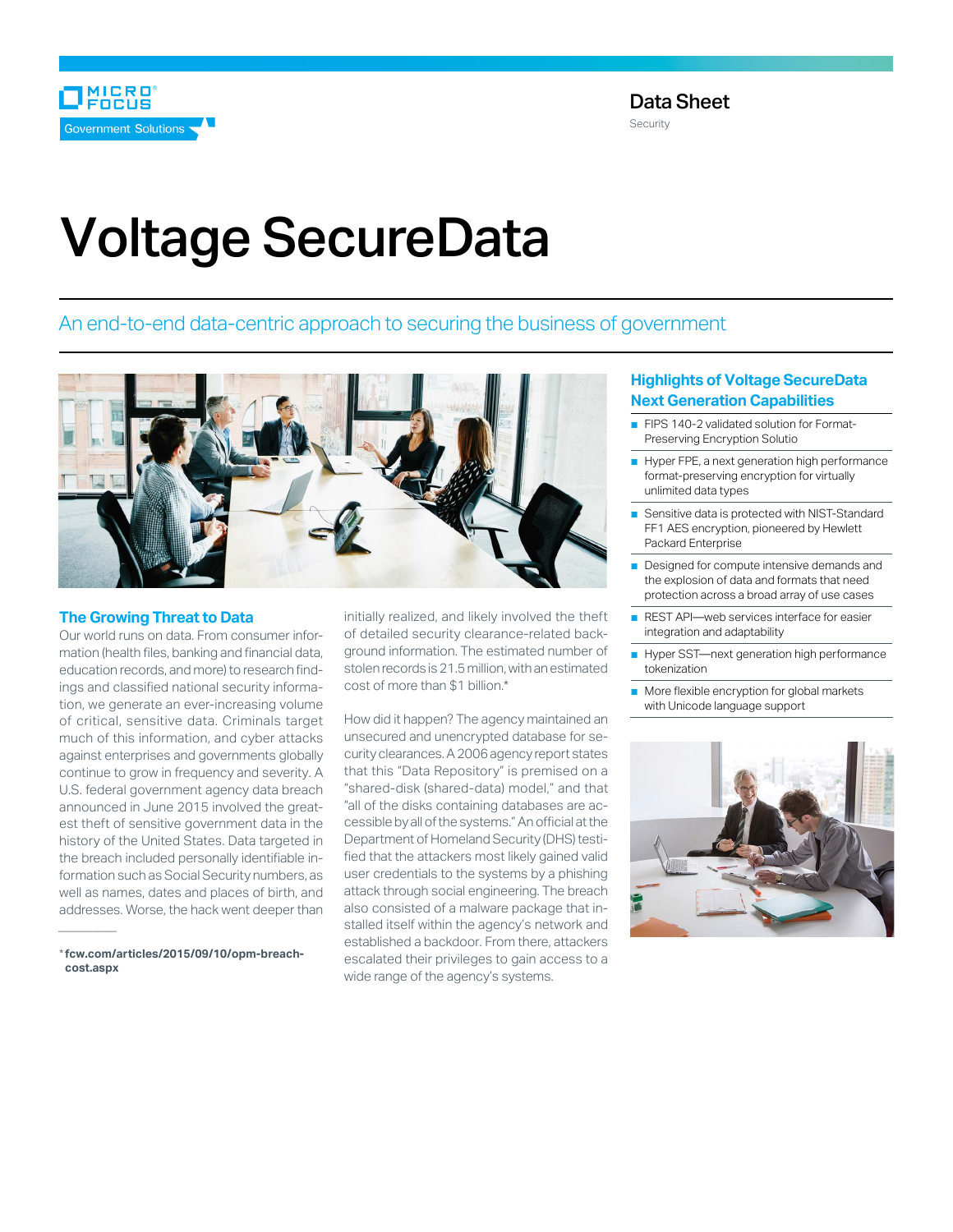The damage is not limited to the agency. Whatever entity successfully breached the agency system potentially gained pass-through access to other extraordinarily sensitive national security data. Whether perpetrated by lone operators or state-sponsored actors, data theft is a constant, and protecting data is of the utmost importance. It's not a question of if you will be hacked; it's a question of when. And it's vital to be prepared.

#### Key Benefits

- Layer data-centric security into decades old legacy systems and applications.
- Protect all kinds of structured high value data: personally identifiable information (PII), personal health information (PHI) or Classified data types.
- Expand access to de-identified data, drive big data analytics.
- Enable agencies to share data (data portability), improve citizen services and collaborate with other agencies and contractors.
- Adopt innovations such as cloud, Hadoop and IoT.
- Address specific requirements in legislations such as Cybersecurity Act of 2015, DFARS CUI, GDPR or HIPAA.
- Protect foreign citizen data with unicode latin 1 support.
- FIPS validated solution and NIST standardized technology.

#### **The Government Challenges**

Government customers have some of the same challenges faced by private sector corporations, including:

- The exponential growth of high-value and personally identifiable information from citizens, employees, and anyone with any business with the government.
- The difficulty of adding security to legacy applications and platforms with limited native data security options.
- Gaps in data protection from the overreliance on data-at-rest, network and endpoint security.
- The need to leverage rich data for analytics and share data between agencies and with contractors.
- Compliance with privacy and data protection legislation such as GDPR, HIPAA.
- The need to adopt innovations such as cloud and IoT.

Micro Focus® Voltage SecureData provides an end-to-end data-centric approach to enterprise data protection. It is the only comprehensive data protection platform that enables you to protect data over its entire lifecycle—from the point at which it's captured, throughout its movement across your extended enterprise, all without exposing live information to highrisk, high-threat environments.

Voltage SecureData includes next generation technologies, Hyper Format-Preserving Encryption (FPE), Hyper Secure Stateless Tokenization (SST), Voltage Stateless Key Management, and data masking.

## **A Comprehensive Approach to End-to-End Encryption**

Voltage SecureData with Hyper FPE has the ability to "de-identify" virtually unlimited data types, from sensitive personally identifiable information (PII), to IDs, health information or classified data, rendering it useless to attackers in the event of a security breach. This allows government agencies to securely leverage the de-identified data for big-data analytics, and collaborate with shared data between other agencies or contractors. It also provides accelerated encryption speeds that enables government agencies to adopt new technologies such as the cloud or Hadoop or invest in innovations such as IoT, all while lowering the risk of disclosing sensitive personal data or compromising high value data.

A major challenge faced by federal agencies, including those attacked by nation state adversaries, is the dependency on legacy applications and platforms with limited native data security options. Voltage SecureData helps build data security into both new and decades-old legacy applications, de-identifying high-value data classes; for example, protecting classified information, or eliminating reliance on using Social Security Numbers for business processes. Security assurance is increased, while unleashing utility of data for secure adoption of big data analytics, Hadoop and other new applications and solutions.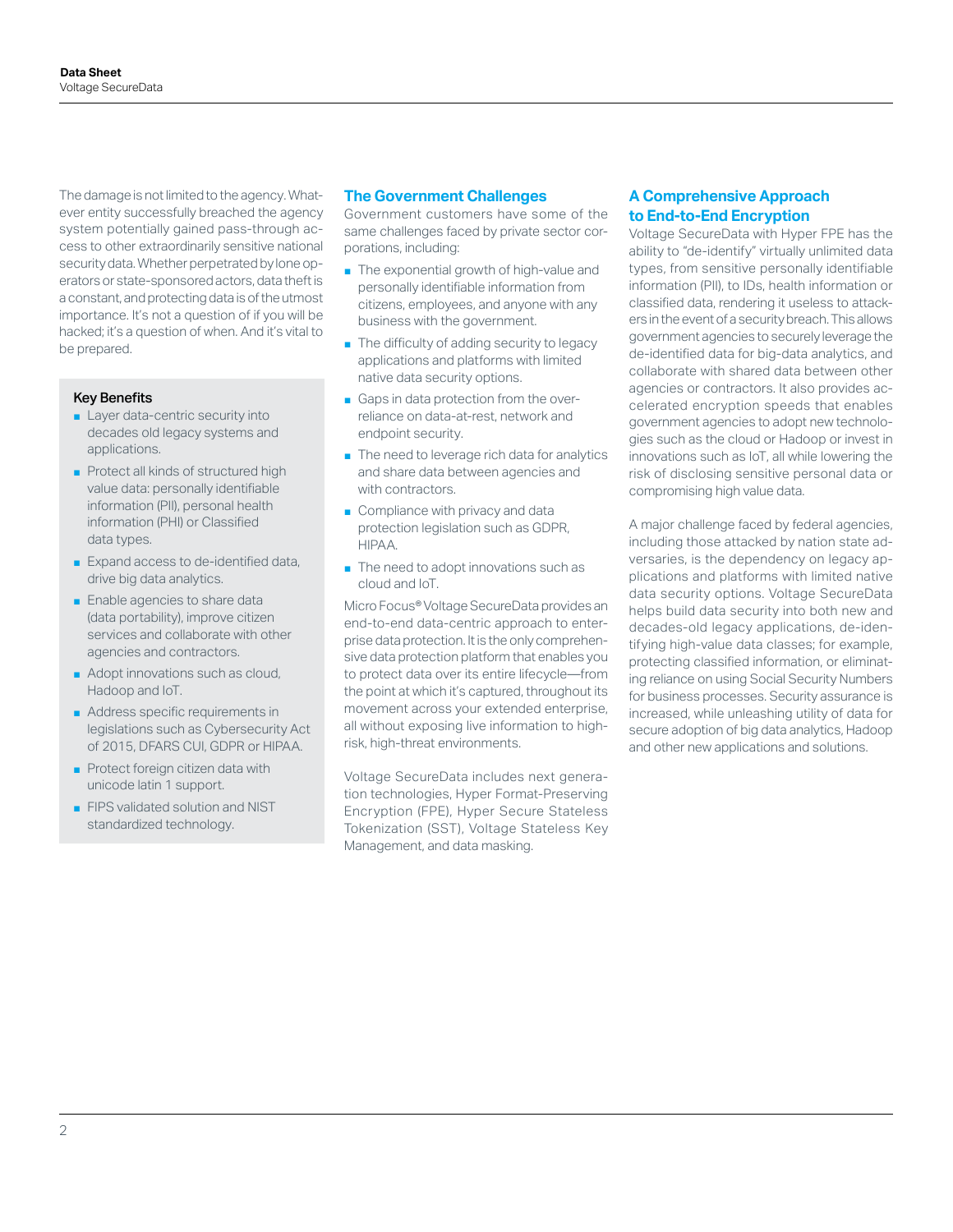Voltage SecureData is the first data protection platform to earn FIPS 140-2 validation of its Format-Preserving Encryption (FPE) technology under the new National Institute of Standards and Technology's (NIST) AES FFX Format-Preserving Encryption (FPE) mode standard. This enables public sector customers, when operating in strict FIPS mode, to take advantage of true FIPS-validated cryptography and build compliance programs for regulations such as the Cybersecurity Act of 2015 data security requirements, DFARS CUI, and General Data Protection Regulations (GDPR).

With the Voltage SecureData FIPS validation, government agencies and contractors can now use a standardized data security product with extensive enterprise deployments, neutralizing data breaches while liberating analytics and innovation.

## **Hyper FPE: Encryption and Masking—How We Do It**

Traditional encryption approaches, such as AES CBC have enormous impact on data structures, schemas, and applications [as](#page-3-0)  [shown in Figure 1 on the following page](#page-3-0). Hyper FPE is NIST-standard using FF1 mode of the Advanced Encryption Standard (AES) algorithm, which encrypts sensitive data while preserving its original format without sacrificing encryption strength. Structured data, such as Social Security, Tax ID, credit card, account, date of birth, salary fields, or email addresses can be encrypted in place.

Traditional encryption methods significantly alter the original format of data. For example, a 16-digit credit card number encrypted with AES produces a long alphanumeric string. As a result, database schema changes are required to facilitate this incompatible format. Hyper FPE maintains the format of the data being encrypted so no database schema changes and minimal application changes are required—in many cases only the trusted applications that need to see the clear data need a single line of code. Tools for bulk encryption facilitate rapid de-identification of large amounts of sensitive data in files and databases. Typically, whole systems can be rapidly protected in just days at a significantly reduced cost. In fact, Hyper FPE allows accelerated encryption performance aligning to the high volume needs of next generation Big Data, cloud and Internet of Things, and supports virtually unlimited data types.

Hyper FPE de-identifies production data and creates structurally valid test data so developers or users can perform QA or conduct data analysis—all without exposing sensitive data. The Voltage SecureData management console enables easy control of policy and provides audit capabilities across the data life cycle even across thousands of systems protected by Voltage SecureData. Hyper FPE also provides the option to integrate access policy information in the cipher text, providing true data-centric protection where the data policy travels with the data itself

## First FIPS 140-2 Validated and NISTstandardized Format-Preserving Encryption Solution

Micro Focus Data Security has contributed technology and core specifications for the new [National Institute of](http://nvlpubs.nist.gov/nistpubs/SpecialPublications/NIST.SP.800-38G.pdf)  [Standards and Technology's \(NIST\) AES](http://nvlpubs.nist.gov/nistpubs/SpecialPublications/NIST.SP.800-38G.pdf)  [FFX Format-Preserving Encryption \(FPE\)](http://nvlpubs.nist.gov/nistpubs/SpecialPublications/NIST.SP.800-38G.pdf)  [mode standard.](http://nvlpubs.nist.gov/nistpubs/SpecialPublications/NIST.SP.800-38G.pdf)

The NIST standard provides an approved and proven data-centric encryption method for government agencies, and Micro Focus has been involved as a developer through open cooperation with NIST from initial proposals of Format-Preserving Encryption technologies with formal security proofs to independent peer review of the NIST AES modes. The NIST standard is critical in setting the bar to ensure organizations are maintaining regulatory and audit compliance, as well as using proven methods to protect against a data breach.

Voltage SecureData is FIPS 140-2 validated, leveraging the NIST FF1 AES encryption standard, providing all the benefits of data-centric security delivered by Hyper FPE—the most flexible and powerful FPE available—with the ability to encrypt virtually unlimited data types.

The work Micro Focus Data Security is doing with NIST, ANSI, IEEE, IETF, and independent security assessment specialists, stands unique in the market. Standards Bodies where Voltage SecureData protection technology breakthroughs are published include:

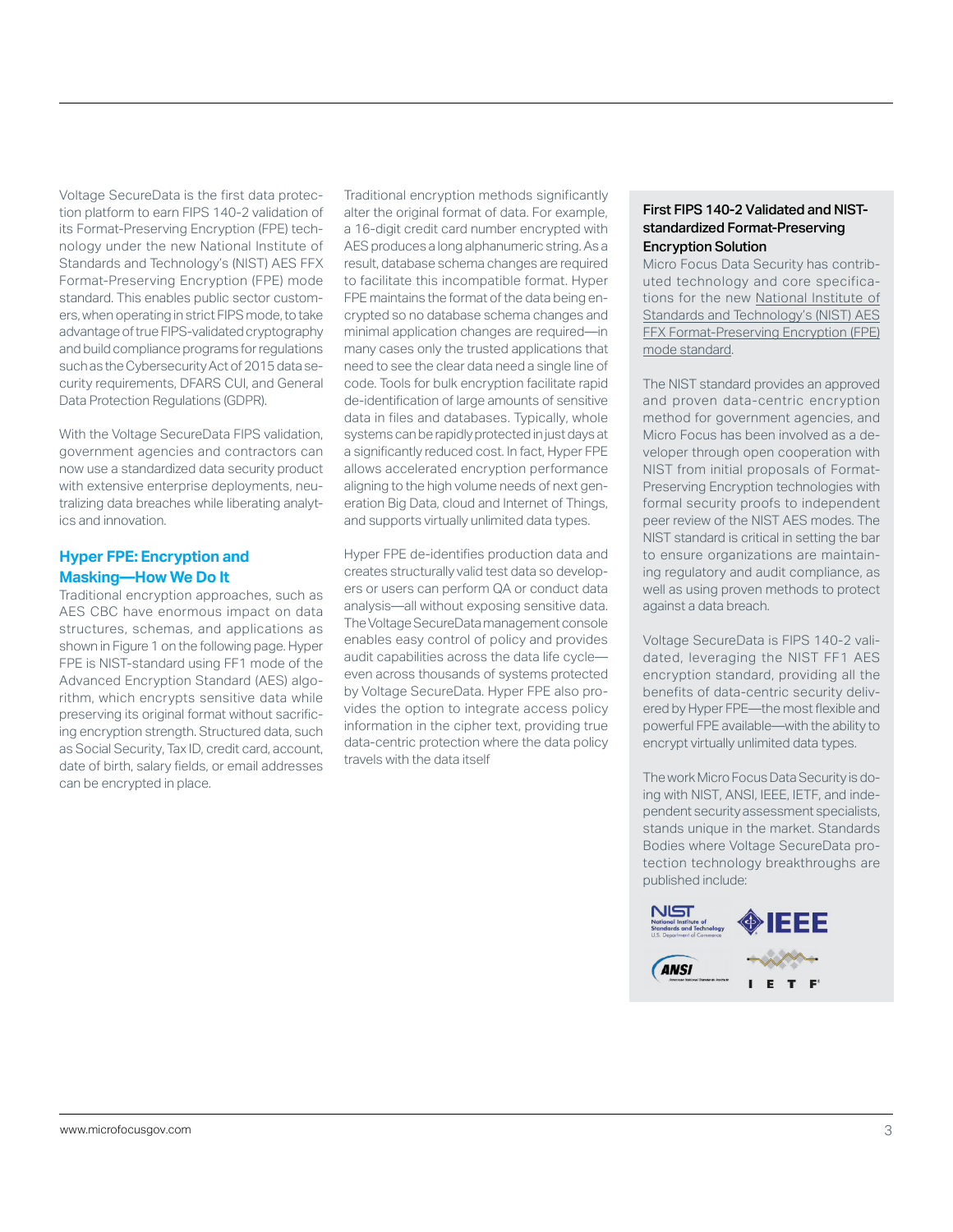<span id="page-3-0"></span>

|                                                 | Tax ID<br>$\mathbf{C} = \mathbf{O}$<br>934-72-2356 | First Name: Gunther<br>Last Name: Robertson<br>$\equiv$<br>SSN: 934-72-2356<br><b>DOB: 08-07-1966</b> |  |  |
|-------------------------------------------------|----------------------------------------------------|-------------------------------------------------------------------------------------------------------|--|--|
| <b>FPE</b><br>AES-FF1<br><b>Mode</b>            | 253-67-2356                                        | First Name: Uywjlqo Last Name: Muwruwwbp<br>SSN: 253-67-2356<br><b>DOB: 01-02-1972</b>                |  |  |
| <b>Regular</b><br><b>AES-CBC</b><br><b>Mode</b> | 8juYE%Uks&dDFa2345^WFLERG                          | lja&3k24kQotuqDF2390^32<br>00WioNu2(*872weW<br>Oiugwriuweuwr%olUOw1@                                  |  |  |

**Figure 1.** Format-Preserving Encryption (FPE) versus regular AES Encryption

## **Voltage Stateless Key Management: Transparent, Dynamic**

Voltage Stateless Key Management securely derives keys on the fly as required by an application, once that application and its users have been properly authenticated and authorized against a centrally managed policy. Advanced policy controlled caching maximizes performance. Voltage Stateless Key Management reduces IT costs and eases the administrative burden by:

- Eliminating the need for a key database, as well as the corresponding hardware, software and IT processes required to protect the database continuously or the need to replicate or backup keys from site to site.
- Easily recovering archived data because keys can always be recovered.
- Automating supervisory or legal e-discovery requirements through simple application APIs, both native and via web services.

■ Maximizing the re-use of access policy infrastructure by integrating easily with identity and access management

### GDPR—New National Data Protection Law

European Commission is modernizing data protection legislation by replacing the EU Data Protection Directive 95/46 EC with the General Data Protection Regulation (GDPR), which will be directly applicable in all European Union (EU) member states. GDPR pushes the EU into a new era of data privacy, compliance, and enforcement in 2018.

Any enterprise in the EU needs to revisit the meaning of personal data due to GDPR's expanded definition of personal data. New expanded data includes name, location data, online ID, genetic factors, etc. When an

frameworks and dynamically enforcing data-level access to data fields or partial fields, by policy, as roles change.

enterprise collects sensitive data, personally identifiable information (PII), payment card industry (PCI), or protected health information (PHI), it must secure and protect that data. Enterprises face significant financial penalties for non-compliance.

Voltage SecureData de-identification and privacy protection of sensitive data, production and non-production, including PII, PHI, and PCI, throughout the enterprise, provides end-to-end data-centric security. Hyper FPE delivers strong and flexible encryption to protect EU citizen's personal data and to follow pseudonymization guidance in the new GDPR.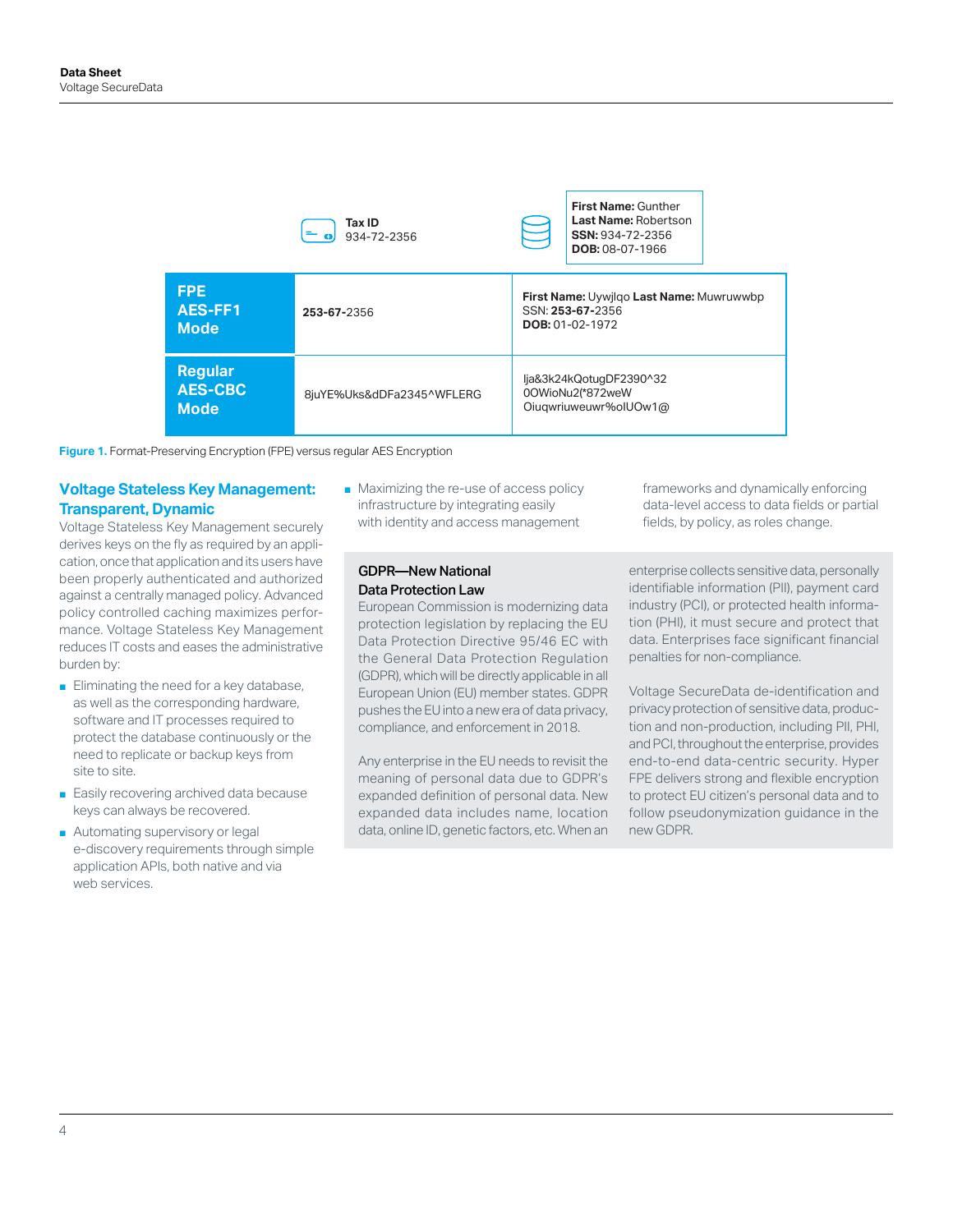| <b>Name</b>         | SS#         | <b>Credit Card #</b>                             | <b>Street Address</b> | <b>Customer ID</b> |
|---------------------|-------------|--------------------------------------------------|-----------------------|--------------------|
| James Potter        | 385-12-1199 | 3712 3456 7890 1001                              | 1279 Farland Avenue   | G8199143           |
| Ryan Johnson        | 857-64-4190 | 5587 0806 2212 0139                              | 111 Grant Street      | S3626248           |
| <b>Carrie Young</b> | 761-58-6733 | 5348 9261 0695 2829                              | 4513 Cambridge Court  | B0191348           |
| 긞                   | 공           | SS                                               | 꾾                     | 괺                  |
| <b>Name</b>         | SS#         | <b>Credit Card #</b>                             | <b>Street Address</b> | <b>Customer ID</b> |
| <b>Kwfdv Cqvzgk</b> | 161-82-1292 | 3712 3486 3545 1001                              | 2890 Ykzbpoi Clpppn   | S7202483           |
| <b>Veks lounrfo</b> | 200-79-7127 | 5587 0856 7634 0139                              | 406 Cmxto Osfalu      | B0928254           |
| <b>Pdnme Wntob</b>  | 095-52-8683 | 5348 9209 2367 2829                              | 1498 Zejojtbbx Pqkag  | G7265029           |
|                     |             | Secured data access under strict policy controls |                       |                    |
| <b>Name</b>         | SS#         | <b>Credit Card #</b>                             | <b>Street Address</b> | <b>Customer ID</b> |
| <b>Carrie Young</b> | 761-58-6733 | 5348 9261 0695 2829                              | 4513 Cambridge Court  | B0191348           |

**Figure 2.** Data protection with Hyper FPE and Hyper SST

## **Hyper SST (Secure Stateless Tokenization)**

Hyper SST is an advanced, patented, data security solution that provides enterprises, merchants, and payment processors with a new approach to help assure protection for payment card data. Hyper SST is offered as part of the Voltage SecureData platform that unites market-leading encryption, tokenization, data masking, and key management to protect sensitive information in a single comprehensive solution.

Hyper SST is "stateless" because it eliminates the token database, which is central to other tokenization solutions, and removes the need for

storage of cardholder or other sensitive data. Hyper SST uses a set of static, pre-generated tables containing random numbers created using a FIPS random number generator. These static tables reside on virtual "appliances" commodity servers—and are used to consistently produce a unique, random token for each clear text Primary Account Number (PAN) input, resulting in a token that has no relationship to the original PAN. No token database is required with Hyper SST, thus improving the speed, scalability, security, and manageability of the tokenization process. In fact, Hyper SST effectively surpasses the existing "high-octane" SST tokenization performance.

#### **Voltage SecureData Architecture**

Voltage SecureData solutions share a common infrastructure, including the same centralized servers and administration tools. This enables Voltage SecureData customers to choose an appropriate combination of techniques to address their use cases, across diverse environments, while avoiding the costs and complexities of deploying and managing multiple products.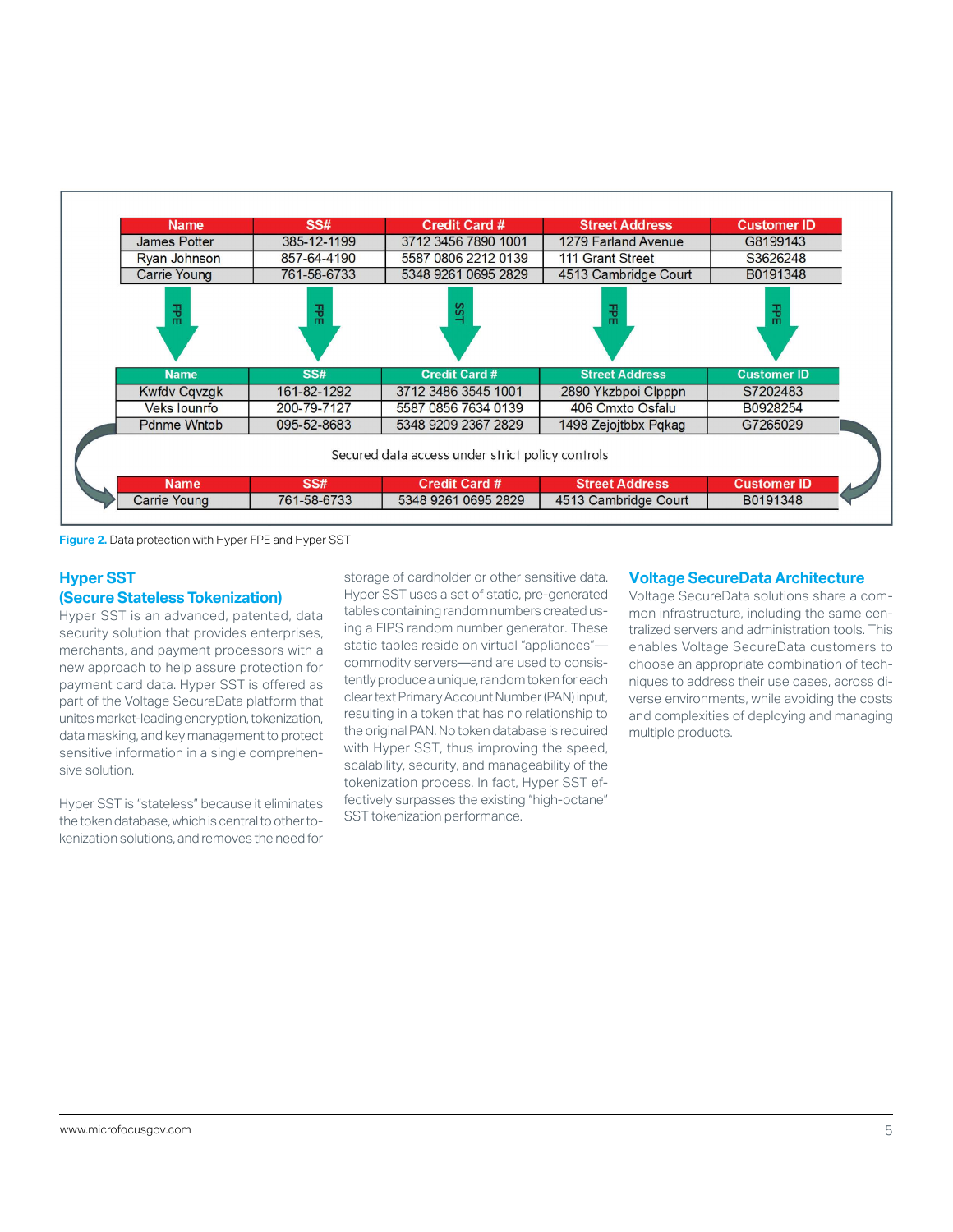

**Figure 3.** Voltage SecureData Architecture with virtual servers and administration tools

| <b>Voltage SecureData Platform Modules</b> | <b>Description</b>                                                                                                                                                                                                                                                                                                                                                                                                                                                                                                                                           |
|--------------------------------------------|--------------------------------------------------------------------------------------------------------------------------------------------------------------------------------------------------------------------------------------------------------------------------------------------------------------------------------------------------------------------------------------------------------------------------------------------------------------------------------------------------------------------------------------------------------------|
| Voltage SecureData Management Console      | Enforces data access and key management policies, and eliminates the need to configure each application,<br>because flexible policies are centrally defined and reach all affected applications. Manages data format<br>policies, business rules enforcement over data access, integration with enterprise authorization and<br>authentication systems and connectivity to enterprise audit and security event monitoring systems. It also<br>manages data security policies such as the choice of Hyper FPE, file encryption and data masking.              |
| Voltage Key Management Server              | High-scale, on-demand, stateless key management eliminates the need for traditional complex storage-<br>based key management, because keys are dynamically derived; seamlessly integrates with existing Identity<br>Management and Authorization Systems and Key Management using FIPS 140-2 Hardware Security Modules.                                                                                                                                                                                                                                      |
| Voltage SecureData Web Services Server     | Centralized web services encryption and tokenization option for Service Oriented Architecture environments,<br>enterprise applications, and middleware. Supports SOAP and REST API web services, and Unicode Latin 1<br>for native languages.                                                                                                                                                                                                                                                                                                                |
| Voltage SecureData Simple API              | Maximizes efficiency on a broad range of application servers through native encryption on HP-UX,<br>HPE NonStop, Microsoft Azure, Amazon Web Services (AWS), Solaris, Stratus VOS, Linux (Red Hat, SUSE,<br>CentOS), AIX, and Windows. Additional APIs are available for embedded platforms such as payment terminal<br>devices. Supports hardware accelerated encryption processes where available, e.g., Intel AES-NI.                                                                                                                                     |
| Voltage SecureData Command Lines           | Scriptable tools easily integrate bulk encryption, tokenization, and file encryption into existing batch<br>operations and applications.                                                                                                                                                                                                                                                                                                                                                                                                                     |
| Voltage SecureData File Processor          | Aggregates support for both tokenization and encryption of sensitive data elements. It provides a unique value<br>to the customer as a single client converging both web services and native API interfaces. The converged<br>clients expand the support for new file types by decoupling input file processing from the underlying<br>encryption and tokenization operations. Delivers high performance data de-identification, with parallel<br>multi-threaded processing of sensitive data elements simultaneously protecting data fields across columns. |
| Voltage SecureData Mobile                  | Includes simple data security libraries to easily incorporate into native mobile applications. This enables the<br>mobile application to secure captured data end-to-end to the trusted host using a one-time cryptographic<br>key. Supports iOS and Android.                                                                                                                                                                                                                                                                                                |

*[Continued on next page](#page-6-0)*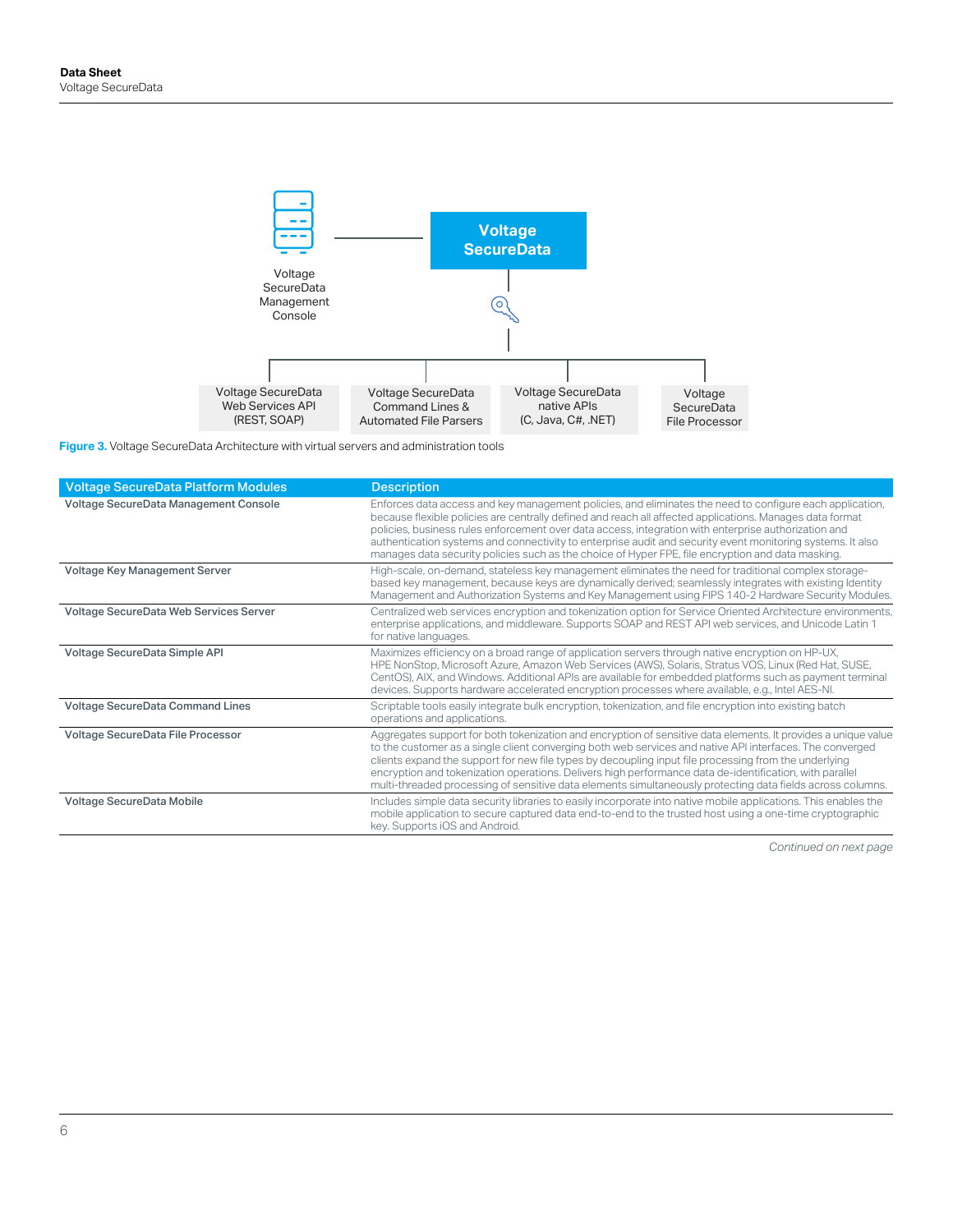<span id="page-6-0"></span>

| <b>Voltage SecureData Platform Modules</b>                                               | <b>Description</b>                                                                                                                                                                                                                                                                                                                                                                                                                                                                                                                                                                                                                                                                                            |  |  |
|------------------------------------------------------------------------------------------|---------------------------------------------------------------------------------------------------------------------------------------------------------------------------------------------------------------------------------------------------------------------------------------------------------------------------------------------------------------------------------------------------------------------------------------------------------------------------------------------------------------------------------------------------------------------------------------------------------------------------------------------------------------------------------------------------------------|--|--|
| Voltage SecureData also supports mainframe,<br>Big Data, and payment security ecosystems | ■ Voltage SecureData z/Protect: Maximizes CPU performance on mainframe systems through native z/OS<br>support for encryption and tokenization.                                                                                                                                                                                                                                                                                                                                                                                                                                                                                                                                                                |  |  |
|                                                                                          | ■ Voltage SecureData z/FPE: Mainframe data processing tool to fast track integration into complex record<br>management systems such as VSAM, QSAM, DB2, and custom formats. De-identify sensitive data for<br>production as well as test use.                                                                                                                                                                                                                                                                                                                                                                                                                                                                 |  |  |
|                                                                                          | • Voltage SecureData for Hadoop Developer Templates: Provides templates to enable customers to integrate<br>Hyper FPE and Voltage SST technologies into their Hadoop instances. Templates come with pre-built<br>integrations for Sqoop, MapReduce, and Hive, and can be quickly expanded to integrate into other<br>technologies in the Hadoop stack such as Flume.<br>■ Voltage SecureStorage: Data-at-rest encryption for Linux with Voltage Stateless Key Management.<br>■ Voltage SecureData Web and Optional Add-ons: Secures data end-to-end from browser applications and<br>forms to secure back-end applications, extending end-to-end security beyond transport encryption such<br>as SSL and TLS. |  |  |
|                                                                                          |                                                                                                                                                                                                                                                                                                                                                                                                                                                                                                                                                                                                                                                                                                               |  |  |
|                                                                                          |                                                                                                                                                                                                                                                                                                                                                                                                                                                                                                                                                                                                                                                                                                               |  |  |
|                                                                                          | • Voltage SecureData Terminal SDK and Host SDK: Provide market-leading P2PE payments security.                                                                                                                                                                                                                                                                                                                                                                                                                                                                                                                                                                                                                |  |  |
| <b>Voltage Professional Services</b>                                                     | Available to help clients scope projects, combat advanced threats, reduce compliance burden and quickly<br>solve difficult data privacy challenges.                                                                                                                                                                                                                                                                                                                                                                                                                                                                                                                                                           |  |  |
|                                                                                          | <b>HSM</b><br><b>Voltage</b><br>Authentication &<br>0 - - - - - - D - - -                                                                                                                                                                                                                                                                                                                                                                                                                                                                                                                                                                                                                                     |  |  |



#### **Policy controlled data protection and masking services & clients**

#### **Business applications, datastores, and processes**

| <b>HPE</b><br>Web/cloud<br>Volumes<br>ETL & data<br>Mainframe<br>Teradata.<br>Third party<br>Production<br>NonStop<br>Third party<br>Enterprise<br>applications<br><b>Network</b><br>Mobile apps<br>and storage<br>Hadoop &<br>applications &<br>integration<br><b>SaaS</b><br>databases<br>(AWS, Azure)<br>Applications &<br>applications<br>applications<br><b>Interceptors</b><br>Vertica<br>databases<br>suites<br>gateways<br><b>Databases</b> |  |  |  |  |  |  |  | Payment<br>systems |
|-----------------------------------------------------------------------------------------------------------------------------------------------------------------------------------------------------------------------------------------------------------------------------------------------------------------------------------------------------------------------------------------------------------------------------------------------------|--|--|--|--|--|--|--|--------------------|
|-----------------------------------------------------------------------------------------------------------------------------------------------------------------------------------------------------------------------------------------------------------------------------------------------------------------------------------------------------------------------------------------------------------------------------------------------------|--|--|--|--|--|--|--|--------------------|

**Figure 4.** Voltage SecureData Architecture addresses use cases for enterprises across diverse environments